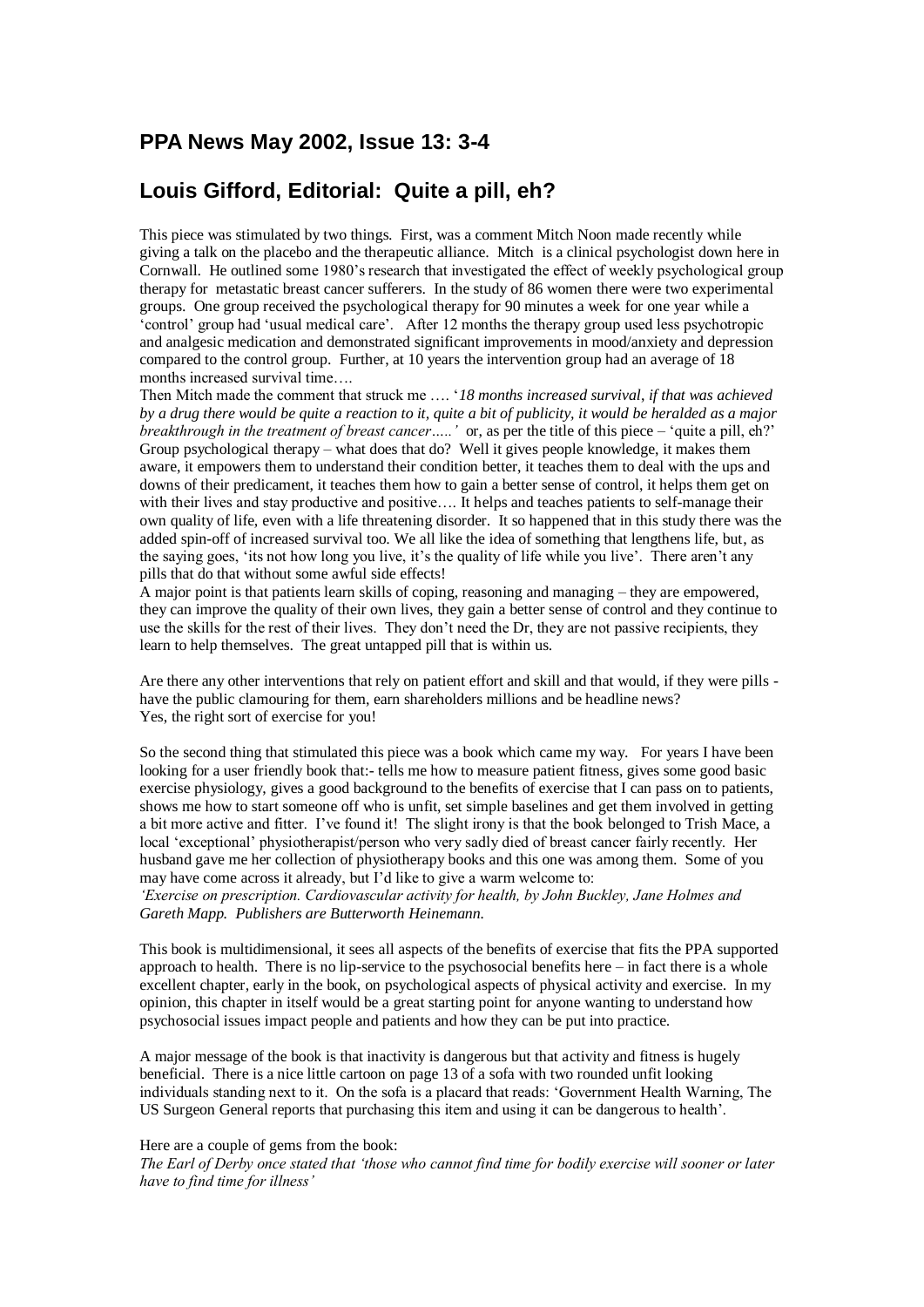*The Allied Dunbar National Fitness Survey investigated 6000 adults in England, aged 16-74 years. A six-point rating scale from 0 –5 (0 being the lowest) was used to determine the amount and intensity of activity performed and the number of bouts of exercise in these categories undertaken in the previous 4 weeks. The useful and astonishing results were:*

- *80% of people surveyed believed that exercise was beneficial,*
- *61% of men and 69% of women in activity level 0 actually believed themselves to be fit,*
- *47% of men and 57% of women in activity level 0 actually believed themselves to be active*
- *70% of men and 91% of women were not active enough to gain a health benefit.*

Inactivity and unhealthy lifestyles that individuals have and could do a great deal about, relate to life threatening conditions like:

- *Heart disease* but, 'there is a 50% reduction in coronary heart disease in middle-aged to elderly men who have regularly participated in exercise all their lives (quite a pill eh?).
- *Stroke* a sedentary individual is three times as likely to die early from CVA than a regularly active person.
- *Diabetes* A study of 5990 men found that between the years of 1962 and 1976, 2020 men developed non-insulin-dependent diabetes mellitus (or NIDDM – the one you 'acquire' when you get old) . Those men who had higher reported leisure-time activity levels were less likely to develop NIDDM. For each increase in energy expenditure of 2000 kcal per week, there was a reduction in the incidence NIDDM by 24%. This equates to a daily half hour bout of vigorous activity such as jogging or tennis, or 1 hour per day of a more moderate activity such as walking. In those men who had the higher risk for developing NIDDM, exercise showed a greater protective effect in preventing its onset. (quite a pill eh?)
- Also, risk factors for the above that include obesity, high blood pressure, increased blood fibrinogen and cholesterol levels, can all be improved significantly with activity.

What I liked about this book, was the way it dealt with exercise on two levels:

- Exercise for health benefits and,
- Exercise for fitness…

**You don't need to sweat and hurt and feel terrible to acquire significant health gains.** All that is required is for individuals to build up to a 'moderate amount of physical activity'. *'It is now known that even low but regular levels of increased physical activity can help improve health with benefits to blood pressure, cholesterol, weight and mental state.' (page 4).*

Chris, a patient of mine, had high blood pressure – he went on a diet and regularly goes to the local GP surgery to be checked by the practice nurse. The nurse always asks him about his exercise and insists that he has to do minimum of 20 minutes exercise 3 times per week. Apparently, she does not consider a 3 hour round of golf as 'exercise' – she wants him grinding away on a static bike as per the formula we all know so well. But, according to 'Exercise on Prescription' -

*'Simple regular activity (not necessarily sport) equivalent to a daily 20-30 minute brisk walk can be beneficial to health. If the duration is greater than 30 minutes per day and the intensity of the exercise undertaken increases to a range of 40-70% of an individual's aerobic capacity, the protection against CHD is further increased…..* 

*After a heart attack it has been shown that for the next 2-3 years there is a reduced risk of further myocardial infarct and 20-25% reduction in all causes of death if patients had participated in an exercise rehabilitation programme.'(page 14)* (exercise is quite a pill!)

That many people do not consider walking a sufficient exercise for fitness is really unfortunate, because it is probably the most pleasant, most useful and easiest exercise to start easily and to build up. The Stroke Association (tel: 0207 490 7999) have produced a great booklet called *The Reluctant Exerciser's Guide…. Incorporating the eight-week fitness challenge'* this one, given to me by Cathy McBride, a local senior physio. Its basically geared to getting couch potatoes (cartoon on the cover) off that dangerous couch. There are walking, swimming and cycling programmes. To give you an example, level 1 week one of the walking programme reads: 'In your first week, walk from your starting point at your normal pace and continue for five minutes. Then turn round and step-up the pace slightly. Try to do the return journey in four minutes – but don't expect to judge it exactly right first time… Week 2 is 8 minutes out trying to return in 7 and so on up to 8 weeks where 15 minutes out